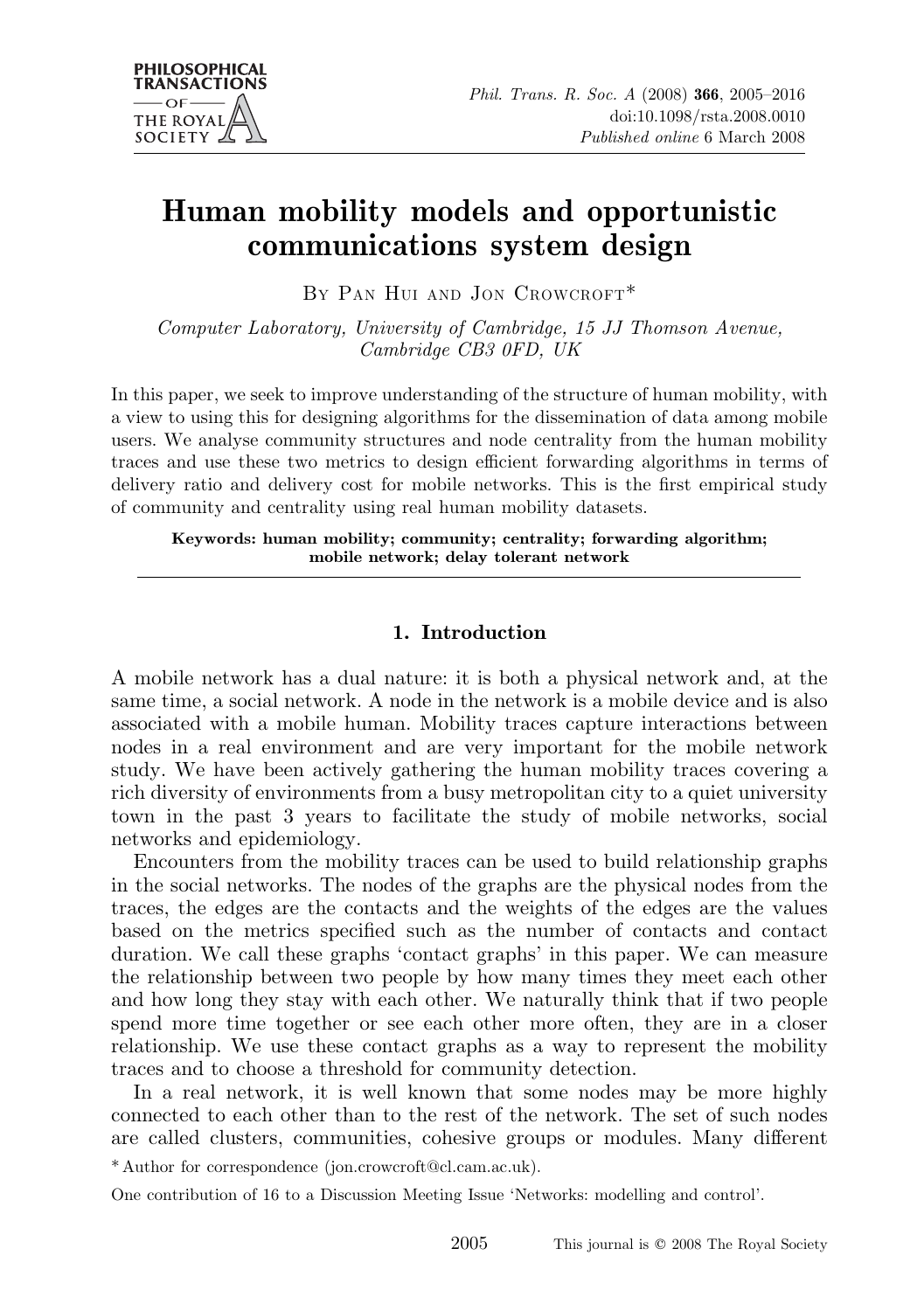approaches to community detection in complex networks have been proposed such as k-clique (Palla et al[. 2005](#page-11-0)), betweenness ([Newman & Girvan](#page-11-0) [2004\)](#page-11-0) and modularity ([Newman 2006\)](#page-11-0). In this paper, we apply the  $k$ -clique community detection algorithm on the contact graphs and discover rich community structures in all the experimental datasets. The presence of clusters means that nodes are not equal in terms of their ability to relay data to other parts of the network and helps us design good strategies for information dissemination. Community is one social context we want to explore in this paper.

Centrality is a good measure for path finding in the social networks. [Freeman](#page-11-0) [\(1977\)](#page-11-0) defined several centrality metrics to measure the importance of a node to the network. 'Betweenness' centrality measures the number of times a node falls on the shortest path between two other nodes. In data forwarding, we normally prefer nodes with higher centrality values to lower centrality nodes. In this paper, we want to empirically verify the heterogeneity of centrality from the mobility traces.

The mobile network scenario we consider in this paper is called pocket switched networks (PSNs; Hui et al[. 2005\)](#page-11-0) that are a category of delay-tolerant networks (DTNs; [Fall 2003\)](#page-11-0) aimed at supporting applications for humanto-human communications, through the so-called store-and-forward paradigm. Previous DTN-routing algorithms ([Lindgren](#page-11-0) et al. 2004; Jones et al[. 2005](#page-11-0)) provide forwarding by building and updating routing tables whenever mobility occurs. We believe this approach is not cost effective for a PSN, since mobility is often unpredictable and topology changes can be rapid. Rather than exchanging much control traffic to create unreliable routing structures, we prefer to search for some characteristics of the network, which are less volatile than mobility. A PSN is formed by people and their social relationships probably vary much more slowly than the topology and therefore can be used for better forwarding decisions.

The contribution of this paper is to explore human mobility and interaction from the mobility traces, to understand heterogeneity at multiple levels of detail and to improve forwarding in the PSN focusing on the two social contexts: community and centrality, learnt from the interaction analysis.

# 2. Evaluating node relationships

We use four experimental datasets gathered by us for a period of 2 years, referred to as Hong Kong, Cambridge, Infocom05 and Infocom06, and one other dataset from the MIT Reality Mining Project ([Eagle & Pentland 2006](#page-11-0)), referred to as Reality.

Details about the experimental environments can be found in our separate technical report ([Hui & Crowcroft 2007\)](#page-11-0). Here, we explore further properties of the experimental scenarios and present statistics concerning the contact graphs for each dataset.

## (a ) Contact duration and frequency

We assume that contact duration indicates familiarity. Two people sharing the same office might hate each other and not talk, but we will ignore this kind of extreme situation here. The number of times two people meet each other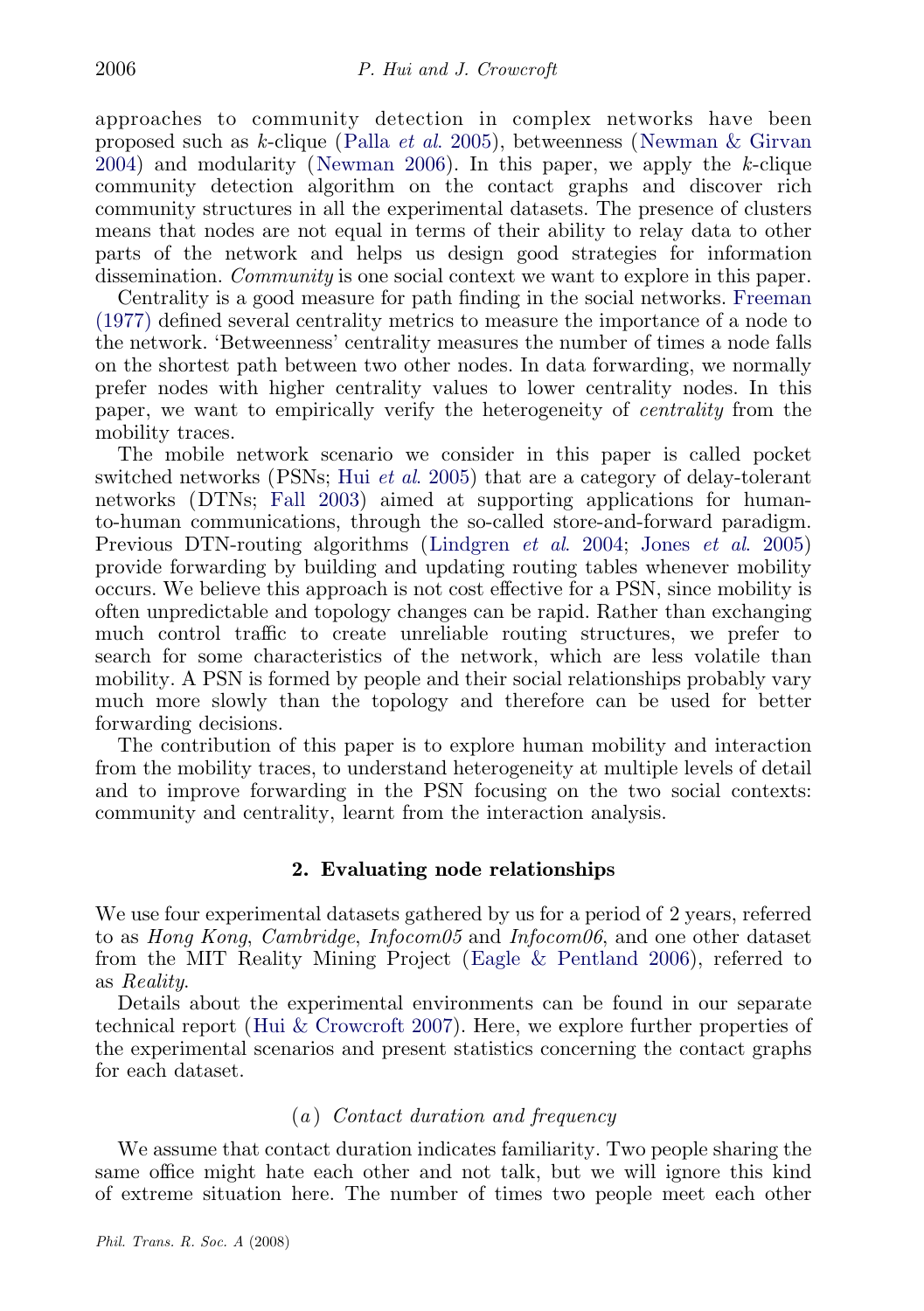

Figure 1.  $(a,b)$  Number of contacts versus the contact durations for all pairs in the four datasets (I, community; II, familiar strangers; III, strangers; IV, friends), with correlation coefficients.

implicitly reveals a periodicity of the relationship. In this work, we infer regularity of meetings from the number of contacts. Two people might meet a lot of times in a short period (e.g. a day) and then not at all. But, according to the datasets, there are very few such cases and here we will ignore these too as outliers.

Figure 1a shows the correlation between regularity and familiarity in the Cambridge dataset. Here, the regularity is positively correlated to the familiarity with a correlation coefficient of 0.9026. We define four kinds of relationships between a pair of nodes: Community; Familiar Strangers; Strangers; and Friends. A pair of nodes that has long contact duration (high familiarity) and large number of contacts (high regularity) belongs to the same community. A pair of nodes that meet regularly but do not spend time with each other are familiar strangers ([Paulos & Goodman 2004\)](#page-11-0) meeting everyday. People who do not meet regularly and do not spend time with each other are strangers. Finally, node pairs that do not meet very frequently but spend quite a lot of time together for each meeting are counted as friends. It is not necessary that the division of the four quarters is exactly at the middle; it acts only as a reference or example. A clear-cut division may need more empirical experimental results. But here we provide the methodology to classify these four kinds of relationship based on pure contact duration and frequency.

Figure 1b shows the correlation between the number of contacts and contact durations for the other four experiments. We can see that conference environments are quite similar, both with a narrow stripe in figure  $1b$ . This stripe shows that people in the conference tend to meet each other more frequently, rather than spending a long time together, which is a typical conference scenario, since people may meet each other many times in coffee breaks, corridors, registration desk, etc. They may stand together and chat for a while and then shift to chat with others instead of spending all the time together. Infocom06 contains double the number of participants and hence more data points. The Reality set is similar to the Cambridge set, with most of the points lying on or above the diagonal line. However, it also seems that people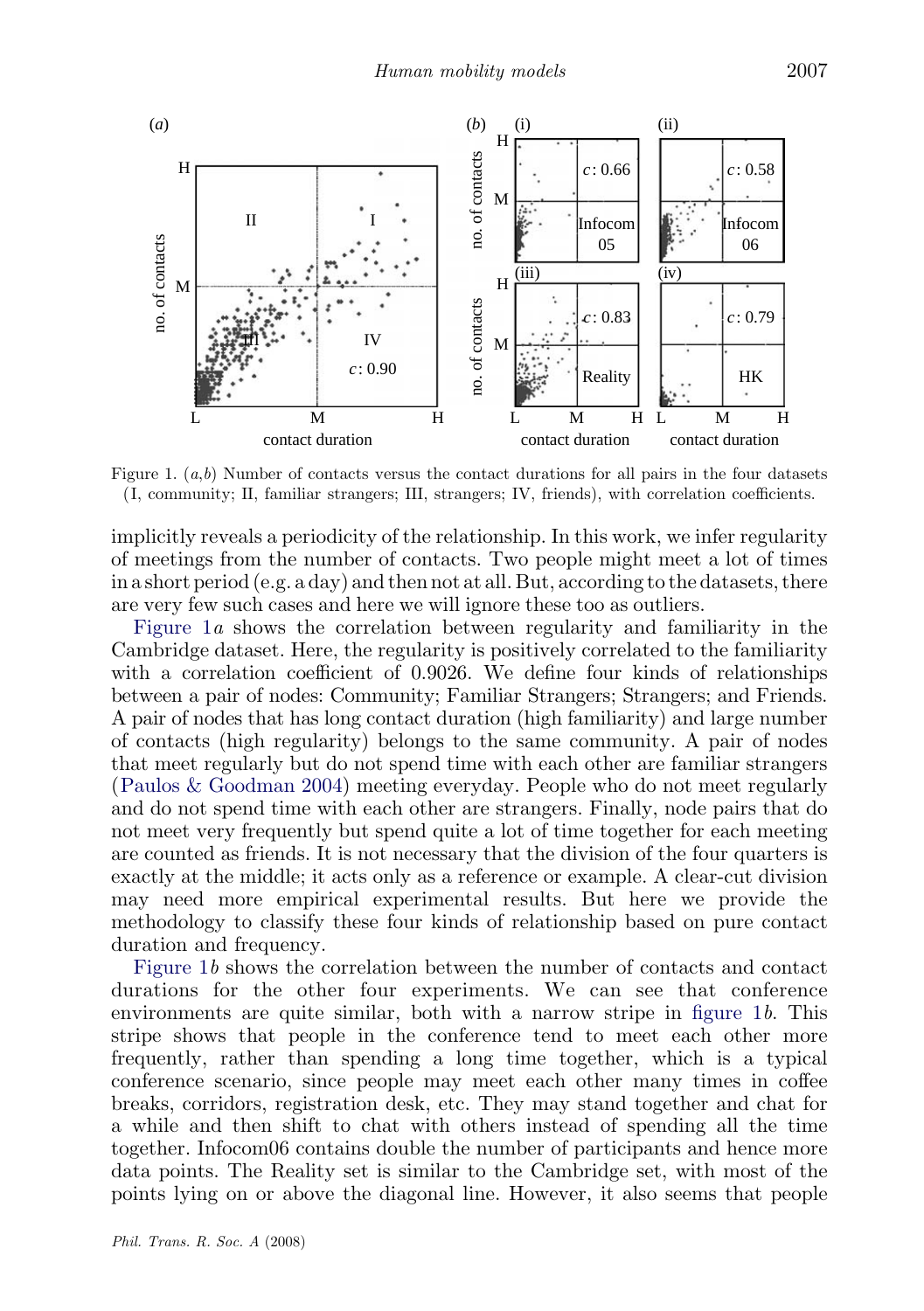have more contacts rather than spending time together. In the Hong Kong figure, we can find two pairs of friends, two pairs of close community members and two pairs of familiar strangers. All the other pairs lie in the strangers quarter. This is in line with our expectations for an experiment designed to contain little social correlation.

#### (b ) Node betweenness centrality

In many mobility models such as the random waypoint, nodes are assumed, explicitly or implicitly, to have homogeneous speed distributions, importance and popularity. Our intuition is that the last two assumptions, at least, are not true. People have different levels of popularity: salespeople and politicians meet people frequently, whereas computer scientists may only meet a few of their colleagues once a year. Here, we want to employ heterogeneous popularity to help design more efficient forwarding strategies: we prefer to choose popular hubs as relays rather than unpopular ones.

Each mobility trace can be modelled as a temporal graph (network), a graph whose connectivity is time dependent. A temporal network is a kind of weighted network. The centrality measure in traditional weighted networks may not work here since the edges are not necessarily available concurrently. Hence, we need a different way to calculate the centrality of each node in the system. Our approach is as follows: first, we carried out a large number of emulations of unlimited flooding with different uniformly distributed traffic patterns created using the *HaggleSim* emulator ([Hui & Crowcroft 2007\)](#page-11-0).

Second, we count the number of times a node acts as a relay for other nodes on all the shortest delay deliveries. Here, the shortest delay delivery refers to the case when a single message is delivered to the destination through different paths, where we only count the delivery with the shortest delay. We call this number the 'betweenness centrality' of this node in this temporal graph. Of course, we can normalize it to the highest value found. Here, we use unlimited flooding since it can explore the largest range of delivery alternatives with the shortest delay. This captures the spirit of Freeman betweenness centrality ([Freeman 1977](#page-11-0)).

Initially, we only consider a homogeneous communications pattern, in the sense that every destination is equally probable, and we do not weight the traffic matrix by locality. We then calculate the global centrality value for the whole system. We will analyse the heterogeneous system, once we have understood the community structure.

[Figure 2](#page-4-0) shows the number of times a node falls on the shortest paths between all other node pairs. We can simply treat this as the centrality of a node in the system. We observed a very wide heterogeneity in each experiment. This clearly shows that a small number of nodes have extreme centrality and thus high relaying ability and a large number of nodes have moderate or low centrality values, across all experiments. One interesting point from the Hong Kong data is that the node showing highest delivery power in the figure is actually an external node. This node could be some very popular hub for the whole city, e.g. a postman or a newspaper man in a popular underground station, which relayed a certain amount of cross-city traffic. The 30th and 70th percentiles and the means of normalized individual node centrality are shown in [table 1](#page-4-0).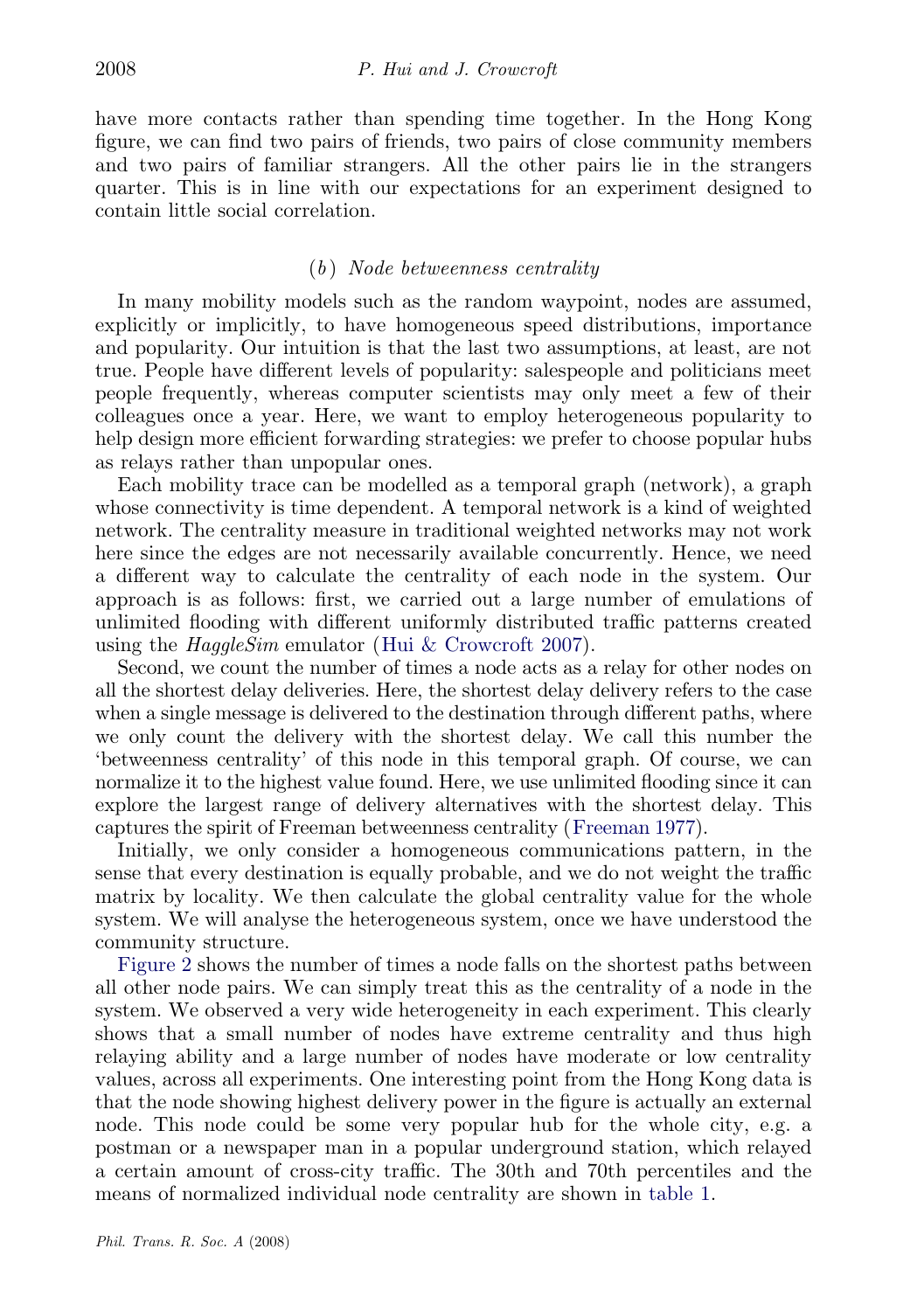<span id="page-4-0"></span>

Figure 2. Number of times a node acts as a relay for others on four datasets. (a) Reality, (b) Cambridge,  $(c)$  Infocom06 and  $(d)$  Hong Kong.

| experimental dataset | 30th percentile | mean  | 70th percentile |
|----------------------|-----------------|-------|-----------------|
| Cambridge            | 0.052           | 0.220 | 0.194           |
| Reality              | 0.005           | 0.070 | 0.050           |
| Infocom06            | 0.121           | 0.188 | 0.221           |
| Hong Kong            |                 | 0.017 |                 |

Table 1. Statistics about normalized node centrality in four experiments.

# 3. Apply node relationship graph to community detection

The aim of this section is to empirically prove the existence of community structures in the human mobility traces and show that these network structures correctly match the real world social structures. We apply k-clique community detection (Palla et al[. 2005](#page-11-0)) to the node contact graphs that we introduced in the previous section. We have calculated all the results by using both contact duration and number of contacts on all the five experiments, but owing to space limitations we just show two cases here.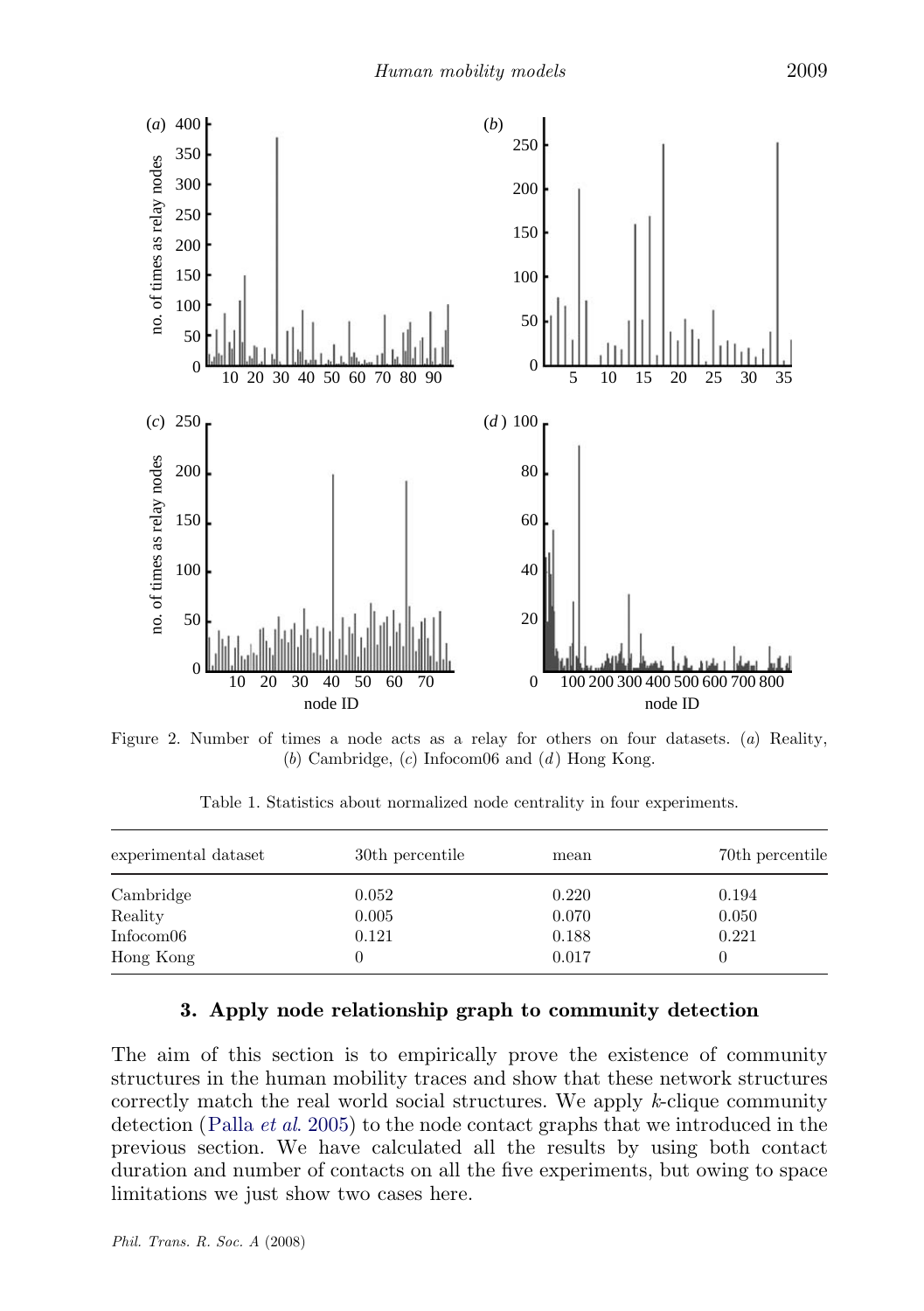Palla et al[. \(2005\)](#page-11-0) define a k-clique community as a union of all k-cliques (complete subgraphs of size  $k$ ) that can be reached from each other through a series of adjacent k-cliques, where two k-cliques are said to be adjacent if they share  $k-1$  nodes. The value of k indicates the degree of mutual awareness of each node in a community. As  $k$  is increased, the k-clique communities shrink, but on the other hand become more cohesive since their member nodes have to be part of at least one k-clique.

#### $(a)$  k-clique communities in Reality mining

This is a campus environment. Out of 100 participants, 75 are either students or faculty in the MIT Media Laboratory, while the remaining 25 are incoming students at the adjacent MIT Sloan Business School. Of the 75 users at the MIT Media Laboratory, 20 are incoming masters students and 5 are incoming MIT freshmen. First, we look at communities detected by using a contact threshold of 388 800 s or 4.5 days on the nine months Reality dataset. The threshold was obtained from assuming three lectures per week, four weeks per month and a total trace duration of nine months (2% of the total links are taken into consideration). Research students in the same office may stay together all day, so their contact duration threshold could be very large. For students attending lectures, this estimation should be reasonable. Using a looser threshold still detects the links with much stronger fit. We observe eight communities of size (16, 7, 7, 7, 6, 5, 4, 3) when  $k=3$ . When  $k=4$ , the 3-clique community is eliminated and other communities shrink or are eliminated, and only five communities of size (13, 7, 5, 5, 4) are left. All of these five communities are disjoint. When  $k=5$ , three communities of size  $(9, 6, 5)$  remain, the size-9 and the size-5 are split from the 13-sized in the 4-clique case. Moving to  $k=6$  and 7, there are two communities and one community, respectively.

We are also interested in knowing about small groups that are tightly knit. We set a strict threshold of 648 000 s, that is 1 hour per weekday on average, four weeks per month and for a total of nine months. Approximately 1% of the links is taken into account for the community detection. When  $k=3$ , there are three disjoint communities of size  $(12, 7, 3)$ . When  $k=4$ , there are only two communities left of size  $(8, 6)$ . A single 7-clique community remains in  $k=5$ and 6 cases; this 7-clique community is the same as in the 388 800 s case. These seven people could be people from a same research group, who know each other and spend long periods with each other.

## $(b)$  k-clique conference communities

In this section, we will show the community structures in a conference environment. Here we take Infocom06 as an example since it contains more participants than Infocom05 and more participant information. The total dataset covers only 3 days; hence we do not expect the threshold to be very big. People usually socialize during conferences in small groups so we expect clique sizes of 3, 4 or 5 to be reasonable. For Infocom06, the participants were specially selected so that 34 out of 80 form four subgroups according to academic affiliations. Out of these four groups, there were two groups from institutes in Paris with size of 4 and 10, respectively (named Paris group A and Paris group B), one group from Lausanne, Switzerland, of five people and one larger group with 15 people from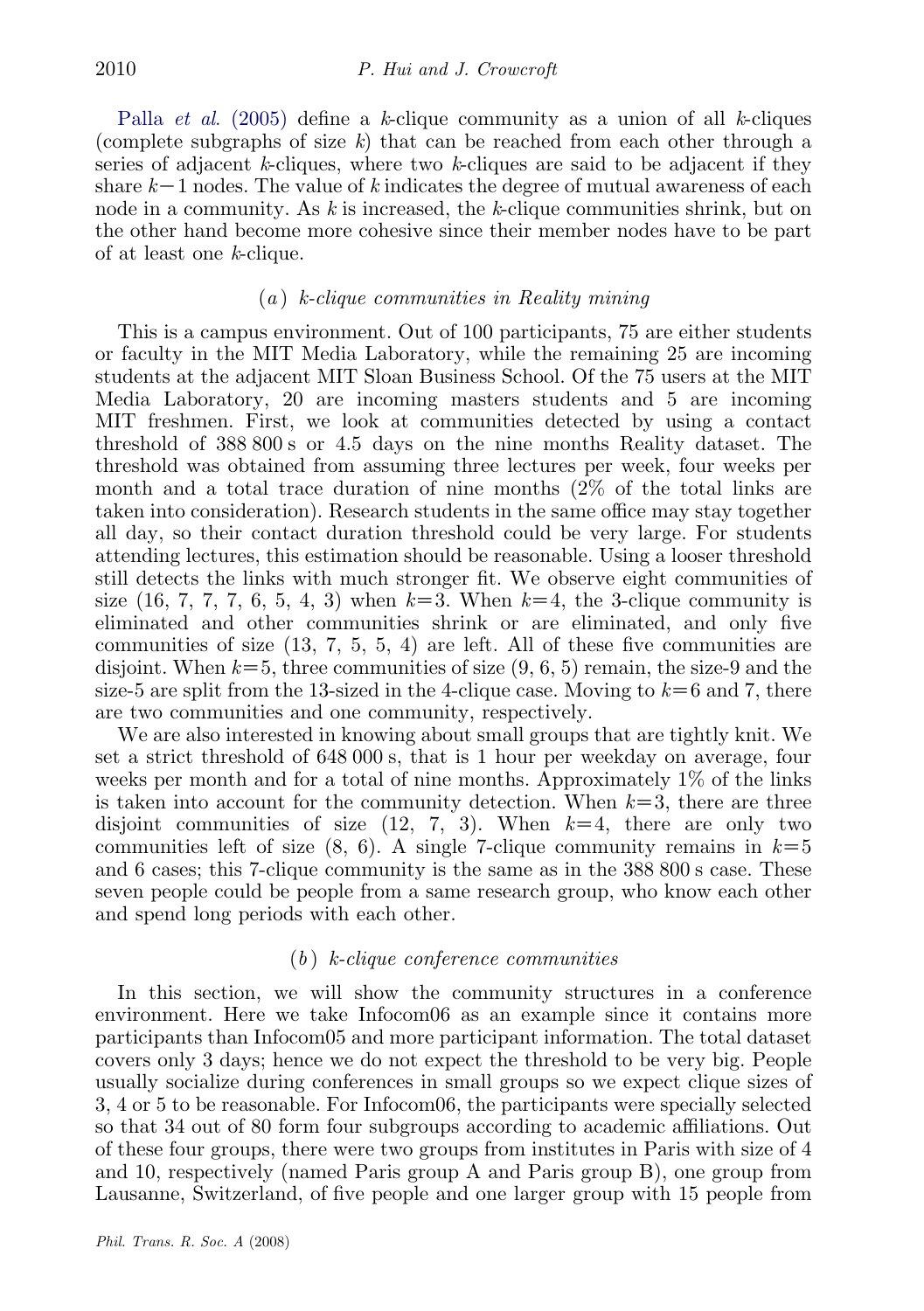

Figure 3. 3-clique communities based on contact durations with weight threshold that equals 20 000 s (Infocom06; circles, Barcelona group; squares, Paris group A; triangles, Paris group B; diamonds, Lausanne group).

the local organization in Barcelona. For this local organization group, the volunteers are from different local institutions and are responsible for different sessions in the conference, so we do not expect them to be all together. After collecting the data, all the personal information about the participants is deleted for privacy, except the node ID, the affiliation and the nationality.

Figure 3 shows the 3-clique communities with a threshold of 20 000 s, i.e. approximately 1.85 h d<sup>-1</sup>. For the community calculation, 1.68% of all edges are taken into account. We observe six communities of size  $(25, 11, 6, 6, 5, 3)$  in this case. The size-25 overlaps at one node with size-6 that also overlaps with the size-11 community at one node and the size-3 at another node. The second size-6 community also overlaps the size-3 and size-11 at another two nodes. The size-5 community stands alone. Although we know that during a conference people from different sub-communities tend to mix together and hence the boundary of affiliation communities should become less clear, we still find hints of the original affiliation communities from the figure. The algorithm correctly classified the nodes belonging to the local organizers into a community (the Barcelona group at the r.h.s. of the figure) and the members of the Lausanne group into another community. There are several nodes that do not belong to these affiliations and are falsely classified into the same communities, but this also truly reflects the nature of a conference, to socialize with people in other institutions. The two Paris groups are also clearly identified as they tend to socialize with each other. Node 47 belongs to both groups and it is important to link these two groups together. There are many members in the size-25 group not belonging to a common institution but they are here linked together by different small groups mixing together in conference.

Rich community structures are also observed in the other experiments that also correctly match the real world social structures. This agrees with our assumption about the duality of the mobile networks (i.e. the physical network and the social network). We can infer social relationships from physical encounters and use this information to assist data forwarding.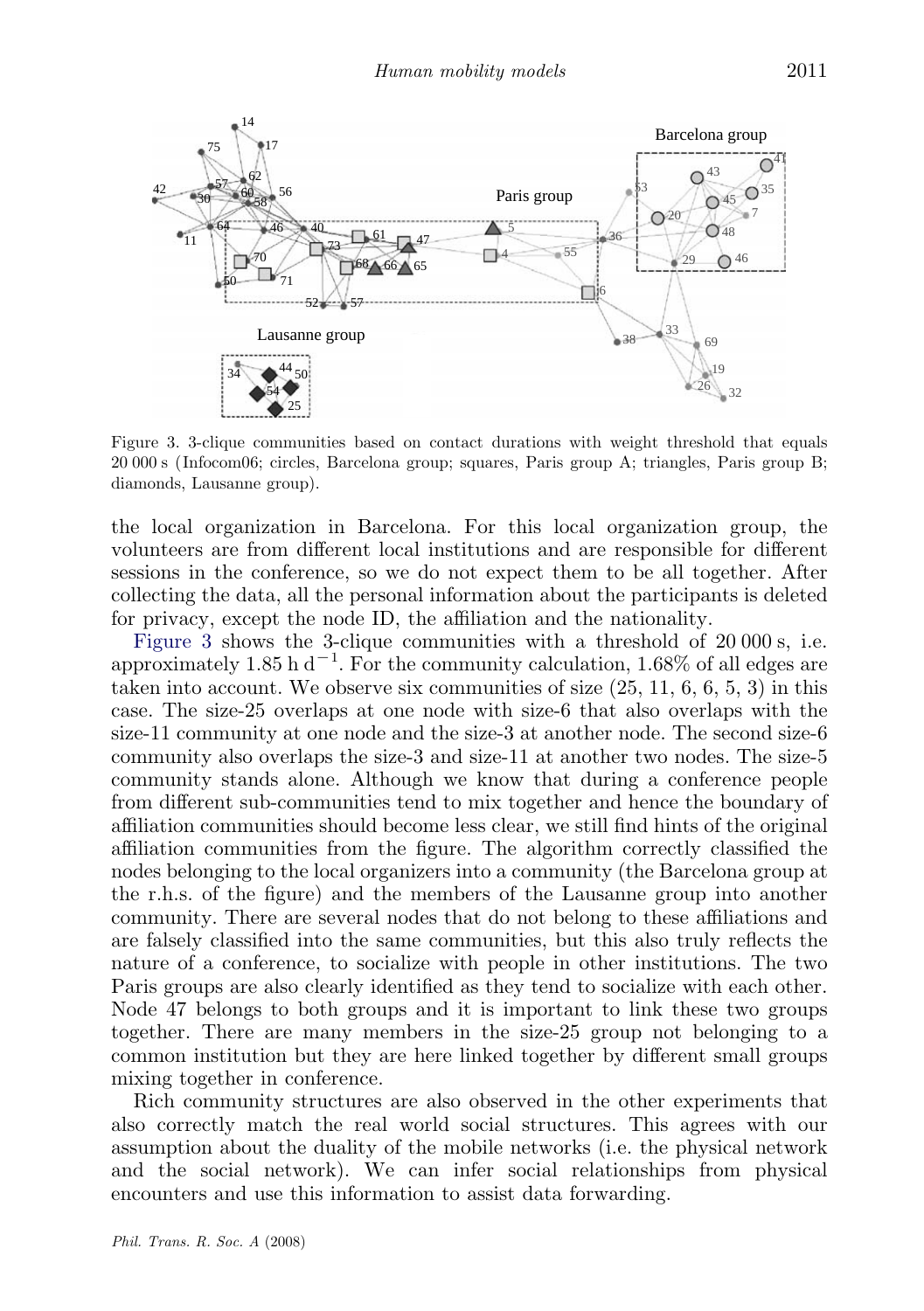# 4. Interaction and forwarding

# $(a)$  Introduction to algorithms

We have shown the existence of heterogeneity at the level of individuals and groups in all the mobility traces. This motivates us to consider a new heterogeneous model of human interaction and mobility.

- $-Cateqories$  of human contact patterns. Human relationships can be modelled by using the correlation of contact duration and the number of contacts. We define four types of human relationship based on the correlation of contact duration and number of contact.
- Cliques and community. We explored the community structures inside different social environments and found that these community structures match quite well to the real underlying social structures.
- Popularity ranking. We shall see that popular hubs are as useful in the PSN context as they are in the wireline Internet and in the Web.

We now conjecture how we can use this information to make smart forwarding decisions. The following three pre-existing schemes provide lower and upper bounds in terms of cost and delivery success.

- WAIT. Hold onto a message until the sender encounters the recipient directly.
- FLOOD. Messages are flooded throughout the entire system.
- $-MCP$  (Multiple-Copy-Multiple-Hop). Multiple copies are sent subject to a time-to-live hop count limit on the propagation of messages. By exhaustive emulation, the 4-copy-4-hop MCP scheme is found to be the most costeffective scheme in terms of delivery ratio and cost for all naive schemes among all the datasets except the HK data. Hence, for fair comparison, we evaluate our algorithms against the 4-copy-4-hop MCP scheme.

All of these schemes are inefficient because they assume a homogeneous environment. If the environment is homogeneous, then every node is *statistically* equivalent and every node has the same likelihood of delivering the messages to the destination. As we showed in the first half of this paper, the environments and nodes are diverse, and hence here we want to design algorithms that make use of this rich heterogeneity.

[Figure 4](#page-8-0) shows the design space for the forwarding algorithms in this paper. The vertical axis represents the explicit social structure, that is, facets of nodes that can be specifically identified such as affiliation, organization or other social context. This is the social or human dimension. The two horizontal axes represent the network structural plane, which can be inferred purely from observed contact patterns. The Structure-in-Cohesive Group axis indicates the use of localized cohesive structure, and the Structure-in-Degree axis indicates the use of hub structure. These are observable physical characteristics. In our design framework, it is not necessary that physical dimensions are orthogonal to the social dimension, but since they represent two different design parameters we prefer to separate them. The design philosophy here is to consider both the social and physical aspects of mobility.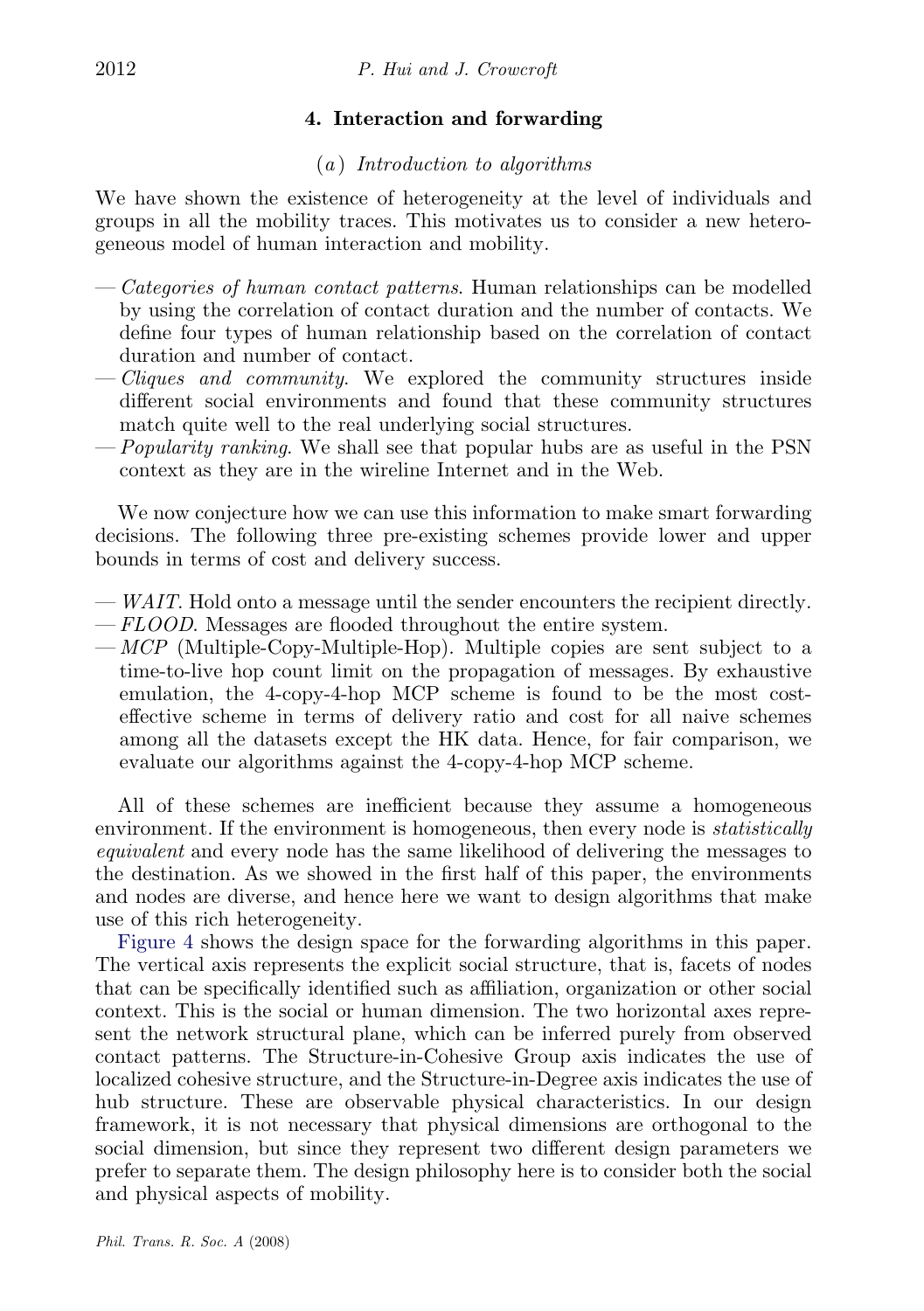<span id="page-8-0"></span>

Figure 4. Design space for forwarding algorithms.

- $-LABEL$ . Explicit labels are used to identify forwarding nodes that belong to the same organization. Optimizations are examined by comparing the label of the potential relay nodes and the label of the destination node. This is in the human dimension, although an analogous version can be done by labelling a k-clique community in the physical domain.
- RANK. This is analogous to the degree of a node in a fixed network; we use a modified ranking scheme, namely the node betweenness centrality in a temporal network. A message is forwarded to nodes with higher centrality values than the current node. (This is a similar concept to the work by Adamic et al[. \(2001\)](#page-11-0) in a fixed network.) It is based on observations in the network plane, although it also reflects the hub popularity in the human dimension.
- DEGREE. A heuristic based on the observed average of the degree of a node over some longer interval. Either the last interval window or a long-term cumulative estimate is used to provide a fully decentralized approximation for each node's centrality, and then it is used to select forwarding nodes. It is found that DEGREE can approximate RANK well in delivery ratio with slightly larger delivery cost.
- BUBBLE. The BUBBLE family of protocols use high centrality nodes to spread the messages out from the source and use community information to limit the scope of spreading. Messages will forward only to nodes with higher centrality values than the current node or in the same community as the destination. It is a combination of RANK and LABEL.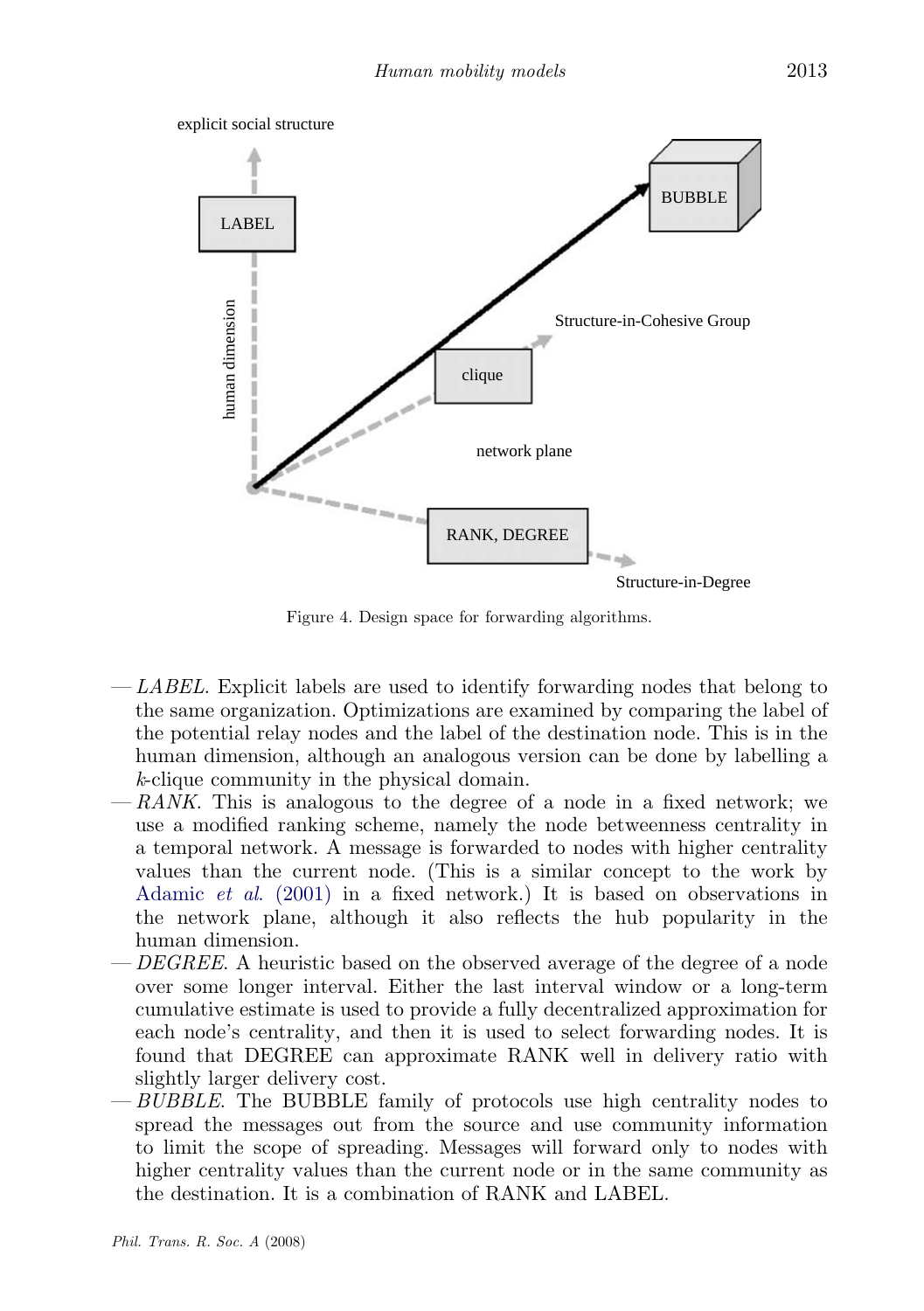In the technical report (Hui  $&$  Crowcroft 2007), we show how we can make use of all these different metrics to improve forwarding performance in a heterogeneous system and also when they will fail. In this paper, we only show the BUBBLE algorithm that takes advantages of both community and centrality due to space constraints.

#### $(b)$  BUBBLE algorithm

For the BUBBLE algorithm, we make two assumptions.

- Each node belongs to at least one community. Here we allow single node communities to exist.
- Each node has a global ranking (i.e. global centrality) across the whole system and also a local ranking within its local community. It may also belong to multiple communities and hence may have multiple local rankings.

Forwarding is carried out as follows. If a node has a message destined for another node, this node first bubbles the message up the hierarchical ranking tree using the global ranking, until it reaches a node that is in the same community as the destination node. Then, the local ranking system is used instead of the global ranking, and the message continues to bubble up through the local ranking tree until the destination is reached or the message expires. This method does not require every node to know the ranking of all other nodes in the system, but just to be able to compare ranking with the node encountered and to push the message using a greedy approach.

In order to evaluate different forwarding algorithms, we use the same HaggleSim emulator. For each emulation, 1000 messages are created, uniformly sourced between all node pairs. Each emulation is repeated 20 times with different random seeds for statistical confidence. For all the emulations conducted for this work, we have measured the following two metrics and compute the 95th percentile using  $t$ -distribution. In this paper, we show Reality experiment as an example, and the results about other experiments can be found in the technical report ([Hui & Crowcroft 2007](#page-11-0)).

- Delivery ratio. The proportion of messages that have been delivered out of the total unique messages created.
- Delivery cost. The total number of messages (include duplicates) transmitted across the air. To normalize this, we divide it by the total number of unique messages created.

From [figure 5](#page-10-0)a,b, we can see that of course FLOOD achieves the best for delivery ratio, but the cost is 2.5 times that of MCP and 5 times that of BUBBLE. On the other hand, WAIT has very low cost but it only has at most 10% delivery. BUBBLE is very close in performance to MCP in the multiple-group case as well, and even outperforms it when the time TTL of the messages is allowed to be larger than two weeks. However, the cost is only 50% compared with that of MCP.

In order to further justify the significance of social-based forwarding, we also compare BUBBLE with a benchmark 'non-oblivious' forwarding algorithm, PROPHET ([Lindgren](#page-11-0) *et al.* 2004). The PROPHET uses the history of encounters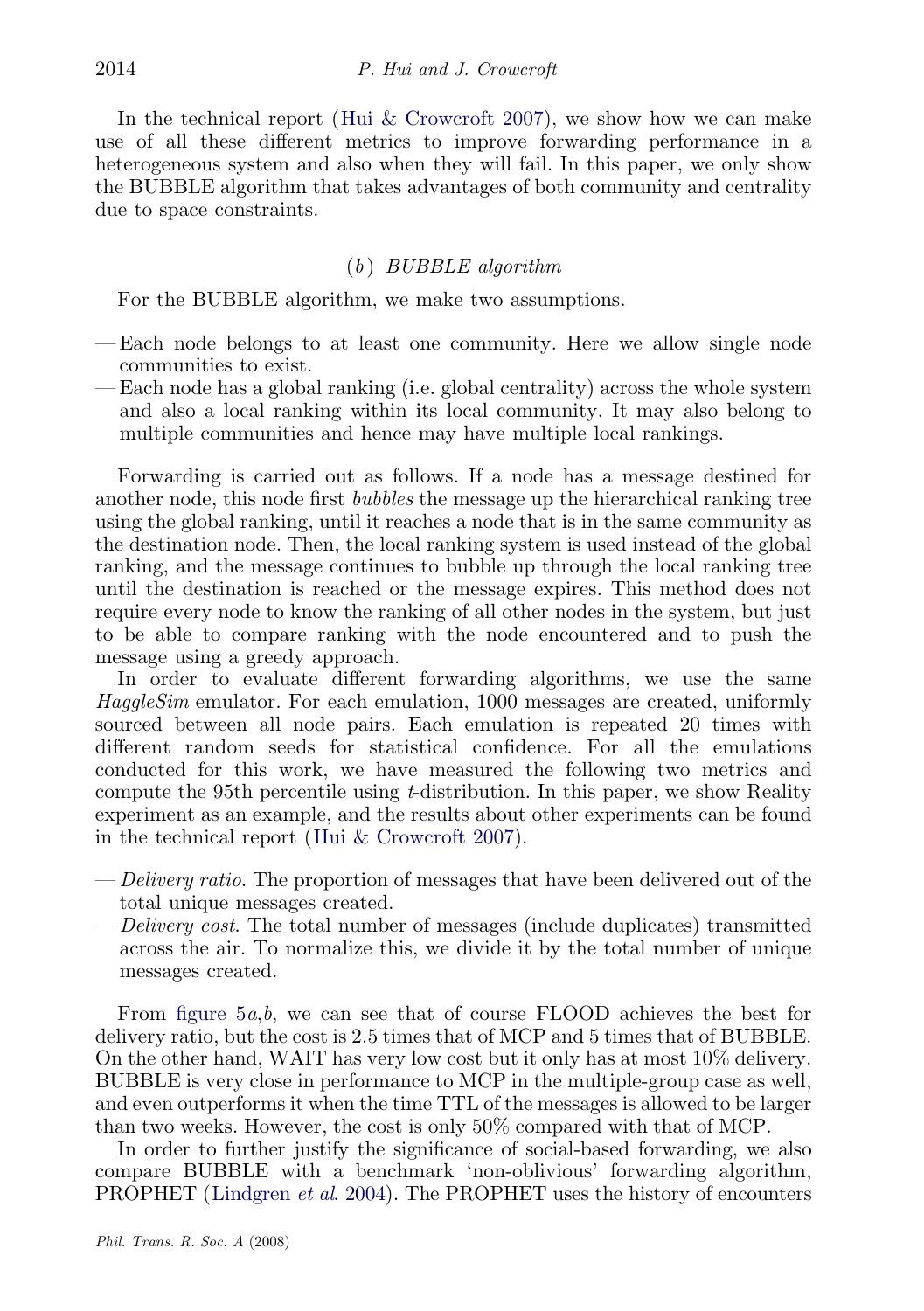<span id="page-10-0"></span>

Figure 5.  $(a,b)$  Comparisons of several algorithms on Reality dataset (pluses, FLOOD; circles, MCP; crosses, BUBBLE; squares, WAIT).



Figure 6.  $(a,b)$  Comparisons of BUBBLE (asterisks) and PROPHET (squares) on Reality dataset.

and transitivity to calculate the probability that a node can deliver a message to a particular destination. Since it has been evaluated against other algorithms before and has the same contact-based nature as BUBBLE (i.e. does not use location information), it is a good target to compare with BUBBLE.

Figure 6a,b shows the comparison of the delivery ratio and delivery cost of BUBBLE and PROPHET. Here, for the delivery cost, we only count the number of copies created in the system for each message as we have done before for the comparison with the oblivious algorithms.We did not count the control traffic created by PROPHET for exchanging routing table during each encounter, which can be huge if the system is large (PROPHET uses flat addressing for each node and its routing table contains an entry for each known node). We can see that most of the time BUBBLE achieves a similar delivery ratio to PROPHET with only half of the cost.

Considering that BUBBLE does not need to keep and update routing table for each node pair, the improvement is significant. Similar significant improvements by using BUBBLE are observed in other datasets, demonstrating the generality of the BUBBLE algorithm.

In the technical report (Hui  $&$  Crowcroft 2007), we show the limitations of the LABEL and the RANK algorithms and how BUBBLE was developed to improve on these limitations. We also propose two solutions to locally determine node centrality using approximation or knowledge of past centrality measure. We also survey work in the areas of forwarding algorithms and community detection in the same report.